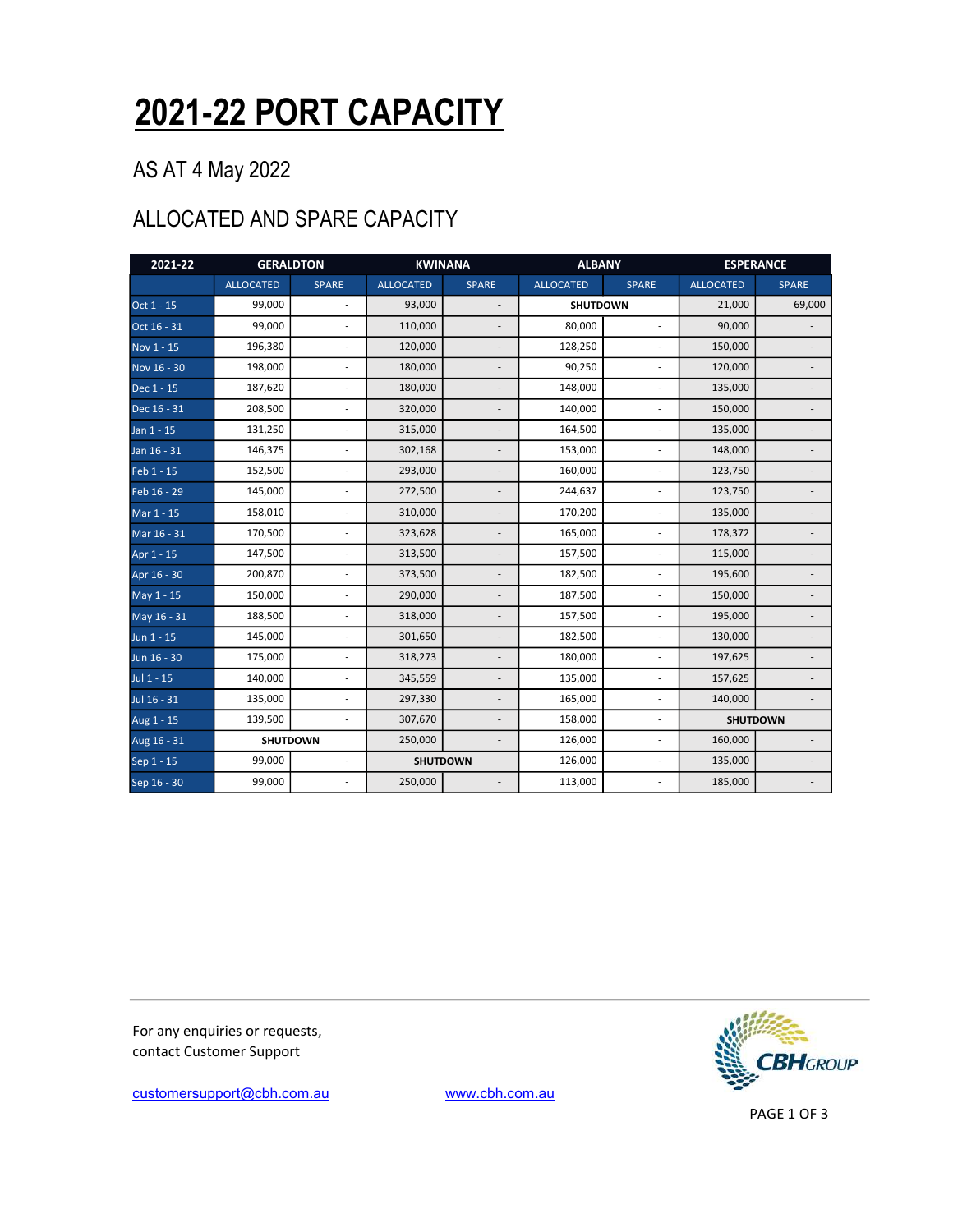# 2021-22 PORT CAPACITY

#### AS AT 4 May 2022

### CAPACITY OWNERS

|            |             |             |            | <b>GERALDTON</b> |             |            |            |  |            |             |                                  |  |
|------------|-------------|-------------|------------|------------------|-------------|------------|------------|--|------------|-------------|----------------------------------|--|
| <b>OCT</b> | AGE         | <b>CBH</b>  | GCP        |                  |             |            |            |  | <b>OCT</b> | <b>CBH</b>  |                                  |  |
| <b>NOV</b> | <b>CBH</b>  | <b>VTR</b>  |            |                  |             |            |            |  | <b>NOV</b> | <b>BUNG</b> | <b>CBH</b>                       |  |
| <b>DEC</b> | AGE         | <b>BUNG</b> | CARG       | <b>CBH</b>       | <b>VTR</b>  |            |            |  | <b>DEC</b> | <b>CBH</b>  | <b>VTR</b>                       |  |
| <b>JAN</b> | AGE         | <b>BUNG</b> | CARG       | <b>CBH</b>       | <b>VTR</b>  |            |            |  | <b>JAN</b> | <b>ADM</b>  | <b>CBH</b>                       |  |
| <b>FEB</b> | <b>BUNG</b> | CARG        | <b>EME</b> | <b>VTR</b>       |             |            |            |  | <b>FEB</b> | AGE         | <b>CBH</b>                       |  |
| <b>MAR</b> | AGE         | <b>BUNG</b> | CARG       | <b>CBH</b>       |             |            |            |  | <b>MAR</b> | CARG        | <b>CBH</b>                       |  |
| <b>APR</b> | AGE         | <b>BRA</b>  | CARG       | CBH              | GCP         | <b>VTR</b> |            |  | <b>APR</b> | CARG        | <b>CBH</b>                       |  |
| <b>MAY</b> | ARIA        | <b>BUNG</b> | <b>CBH</b> | <b>LDC</b>       |             |            |            |  | <b>MAY</b> | <b>ADM</b>  | <b>CBH</b>                       |  |
| <b>JUN</b> | AGE         | <b>CBH</b>  | <b>EME</b> | <b>VTR</b>       |             |            |            |  | <b>JUN</b> | <b>BUNG</b> | CBH                              |  |
| <b>JUL</b> | <b>CBH</b>  | GCP         |            |                  |             |            |            |  | <b>JUL</b> | AGE         | CARG                             |  |
| <b>AUG</b> | <b>CBH</b>  | <b>VTR</b>  |            |                  |             |            |            |  | <b>AUG</b> | CARG        | <b>CBH</b>                       |  |
| <b>SEP</b> | <b>CBH</b>  |             |            |                  |             |            |            |  | <b>SEP</b> | <b>CBH</b>  |                                  |  |
|            |             |             |            | <b>KWINANA</b>   |             |            |            |  |            |             |                                  |  |
| <b>OCT</b> | <b>CBH</b>  | <b>VTR</b>  |            |                  |             |            |            |  | <b>OCT</b> | AGE         | <b>VTR</b>                       |  |
| <b>NOV</b> | <b>CBH</b>  | <b>VTR</b>  |            |                  |             |            |            |  | <b>NOV</b> | <b>CBH</b>  | <b>VTR</b>                       |  |
| <b>DEC</b> | CARG        | <b>CBH</b>  | GCP        | <b>VTR</b>       |             |            |            |  | <b>DEC</b> | AGE         | <b>CBH</b>                       |  |
| <b>JAN</b> | <b>ADM</b>  | CARG        | <b>CBH</b> | <b>EME</b>       | GCP         | <b>VTR</b> |            |  | <b>JAN</b> | <b>ADM</b>  | <b>CBH</b>                       |  |
| <b>FEB</b> | AGE         | <b>ARIA</b> | <b>CBH</b> | GCP              | <b>VTR</b>  |            |            |  | FEB        | <b>CBH</b>  | <b>VTR</b>                       |  |
| <b>MAR</b> | <b>ADM</b>  | CARG        | <b>CBH</b> | <b>EME</b>       | GCP         | <b>VTR</b> |            |  | <b>MAR</b> | <b>BRA</b>  | <b>CBH</b>                       |  |
| <b>APR</b> | <b>ADM</b>  | ARIA        | CARG       | <b>CBH</b>       | COF         | GCP        | <b>VTR</b> |  | <b>APR</b> | <b>ADM</b>  | ARIA                             |  |
|            |             |             | COF        | <b>EME</b>       | GCP         | <b>VTR</b> |            |  | <b>MAY</b> | CARG        | <b>CBH</b>                       |  |
| <b>MAY</b> | CARG        | <b>CBH</b>  |            |                  |             |            |            |  |            |             |                                  |  |
| <b>JUN</b> | <b>ADM</b>  | AGE         | CARG       | <b>CBH</b>       | GCP         | <b>VTR</b> |            |  | <b>JUN</b> | AGE         |                                  |  |
| <b>JUL</b> | ARIA        | CARG        | <b>CBH</b> | <b>GCP</b>       | <b>RIVE</b> | <b>VTR</b> |            |  | <b>JUL</b> | AGE         |                                  |  |
| <b>AUG</b> | AGE         | <b>CBH</b>  | <b>VTR</b> |                  |             |            |            |  | <b>AUG</b> | <b>CBH</b>  | ARIA<br><b>CBH</b><br><b>VTR</b> |  |

ESPERANCE

ADM = ADM Trading Australia, AGE = Australian Grain Export, ARIA = ARIA AAAX Australia, BRA = Brahman Commodities, BUNG = Bunge Agribusiness, CARG = Cargill Australia Limited, CBH = CBH Grain, COF = Cofco International, DEM = Demeter Cormack, EME = Emerald Grain Australia, GCP = GrainCorp Limited, LDC = Louis Dreyfus Australia, RIVE = Riverina Australia, VTR = Viterra Australia

For any enquiries or requests, contact Customer Support

customersupport@cbh.com.au www.cbh.com.au



PAGE 1 OF 3